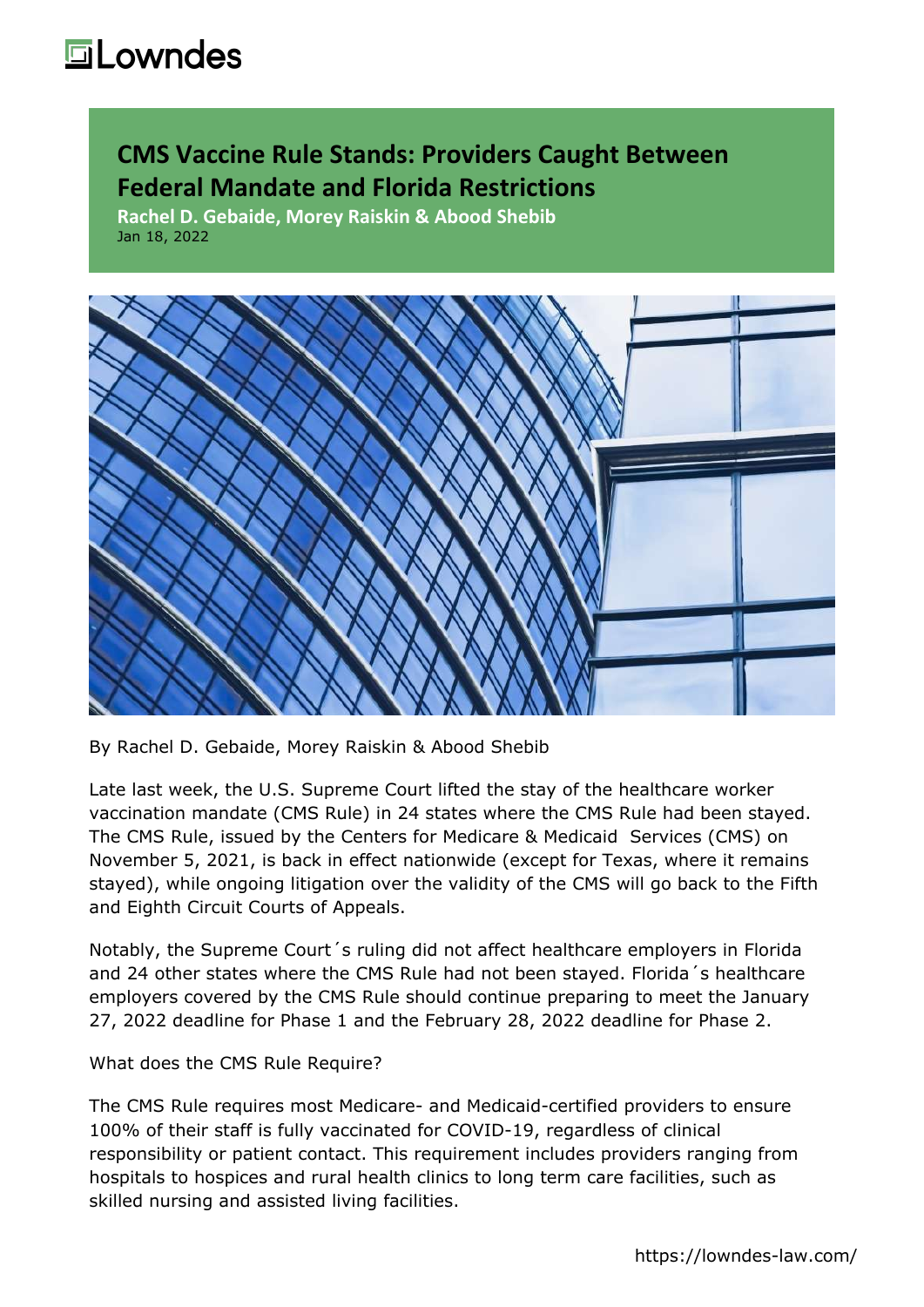The CMS Rule includes two phases of implementation according to [CMS guidance](https://www.cms.gov/files/document/qso-22-07-all.pdf).

• Phase 1

By January 27, 2022, (i) covered providers must have developed and implemented policies and procedures to ensure all staff are vaccinated; (ii) all staff must have received at least one dose of the COVID-19 vaccine; and (iii) unvaccinated staff must have requested or already received a qualifying exemption to the vaccination requirements or qualify as someone identified as having a temporary delay to vaccination as recommended by the CDC due to clinical precautions and considerations.

If a provider has achieved 80% compliance with the vaccine requirement in Phase I and has a plan to achieve 100% vaccination status (aside from exempt or CDC-delayed staff) within 60 days after the deadline, CMS will not take enforcement action against such providers.

• Phase 2

By February 28, 2022, in addition to the previously required development and implementation of policies and procedures to ensure all staff are vaccinated, (i) all staff of covered providers must have received all necessary doses of the vaccine (e.g., one dose of a single dose vaccine or all doses of a multiple-dose vaccine series), although they do not have to be "fully vaccinated" by the deadline, meaning they do not have to have received all necessary doses 14 days before the deadline; and (ii) unvaccinated staff must have been granted a qualifying exemption or qualify as someone identified as having a temporary delay to vaccination as recommended by the CDC due to clinical precautions and considerations.

If a provider has achieved 90% vaccination status by the Phase 2 deadline and has a plan to achieve 100% vaccination status (aside from exempt or CDCdelayed staff) within 30 days after the deadline, CMS will not take enforcement action such providers.

The CMS Rule also requires covered employers to implement processes for various tracking and recordkeeping requirements.

Are There Exemptions to the CMS Rule?

There is no testing exemption like there was under the now-stayed OSHA "vaccinateor-test" ETS for large employers, but employers covered by the CMS Rule must comply with applicable federal civil rights laws.

Thus, covered employers must consider and offer reasonable accommodations for employees who request exemption from vaccination because of a disability, medical condition, or sincerely held religious belief, practice, or observance.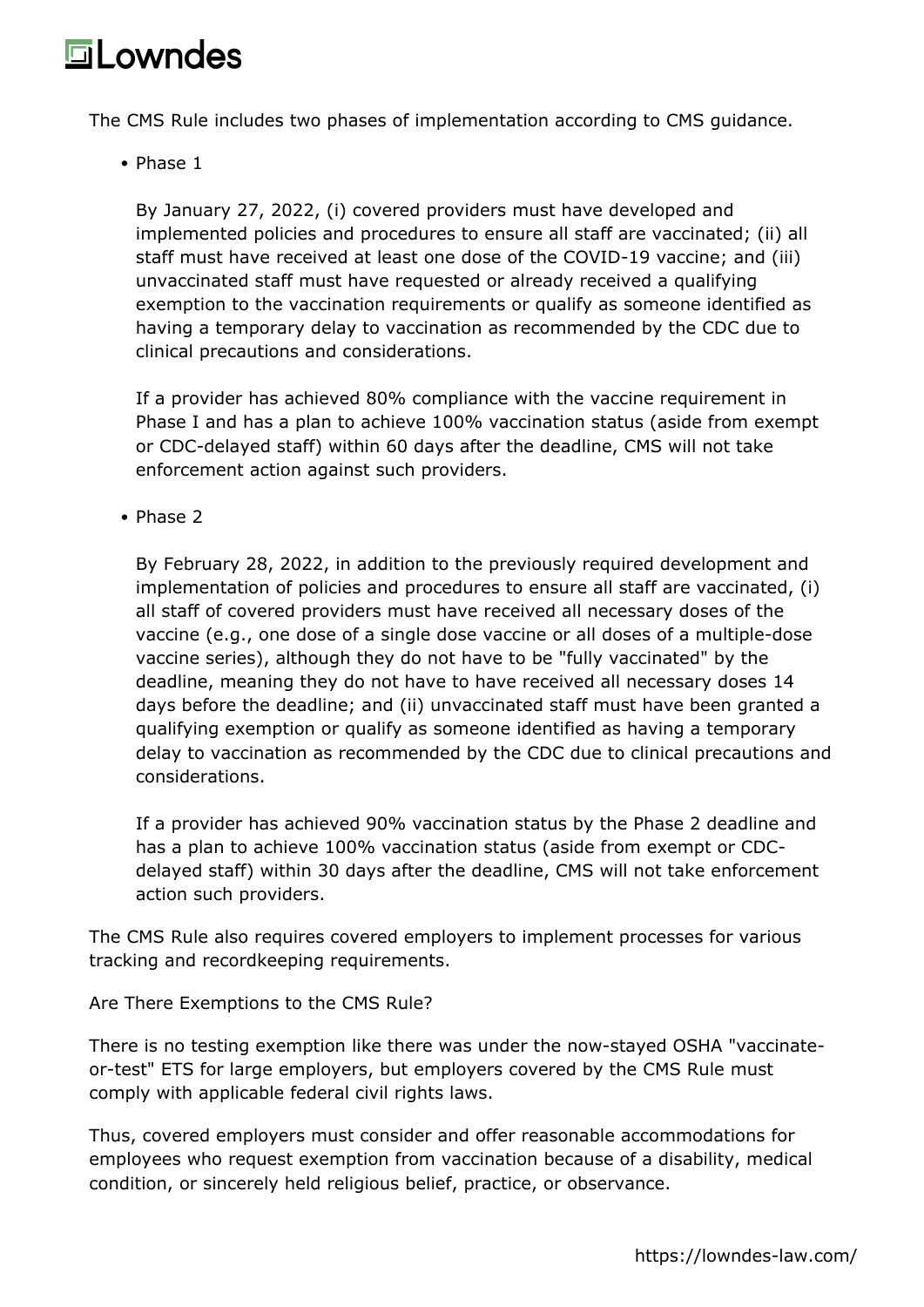What is the Timeline for Compliance?

CMS has confirmed the January  $27<sup>th</sup>$  (Phase I) and February  $28<sup>th</sup>$  (Phase 2) deadlines remain in place for Florida and other states where the CMS Rule had not been stayed.

CMS has not issued any updated compliance dates for the 24 states where the CMS Rule had been stayed until the Supreme Court´s decision last week. After the stay was lifted, CMS issued a [press release](https://www.cms.gov/newsroom/press-releases/statement-cms-administrator-chiquita-brooks-lasure-us-supreme-courts-decision-vaccine-requirements) stating that providers in the 24 states where the stay of the CMS Rule was lifted, "will now need to establish plans and procedures to ensure their staff are vaccinated and to have their employees receive at least the first dose of a COVID-19 vaccine." (emphasis added).

Failure to Comply

Failure to comply with the CMS Rule may result in CMS taking one or more actions against providers including, for example, (i) implementing a plan of action, (ii) imposing civil monetary penalties, (iii) denying payment, or (iv) terminating participation in Medicare and Medicaid.

The sole enforcement remedy for non-compliance for hospitals and certain other acute and continuing care providers, however, is termination from participation in Medicare and Medicaid. Historically, CMS will provide non-compliant providers an opportunity to make corrections and come into compliance prior to termination.

How Does the CMS Rule Impact Providers Operating in Florida?

CMS takes the position that any state law contrary to the CMS Rule is preempted by the CMS Rule. Florida´s Attorney General acknowledges this possibility in the [FAQs](http://myfloridalegal.com/pages.nsf/Main/54BAC0302A3B56D88525879F0061BC86) on the AG's website.

In response to the question, "What if my employer is mandated by federal law to impose a vaccine mandate?" the Attorney General responds that, "Florida is challenging all three federal vaccine mandates [including the CMS Rule]. Depending on how the court´s [sic] rule, there may be effects on Section 381.00317 and whether your employer can be fined."

Therefore, at this time, providers in Florida are caught between the CMS Rule, which only allows exemptions for medical or religious reasons, and Section 318.00317, Florida Statutes, which requires any employer operating in Florida and mandating vaccination (which all providers must under the CMS Rule) to accept any of the following five different exemptions to the employer´s "vaccination mandate:"

- 1. Medical reasons (including, pregnancy or anticipated pregnancy);
- 2. Religious reasons;
- 3. COVID-19 immunity;
- 4. Periodic testing at the employer´s expense; or
- 5. Employee use of employer-provided personal protective equipment (PPE).

As a result of the apparent conflict between the CMS Rule and Florida´s statute,